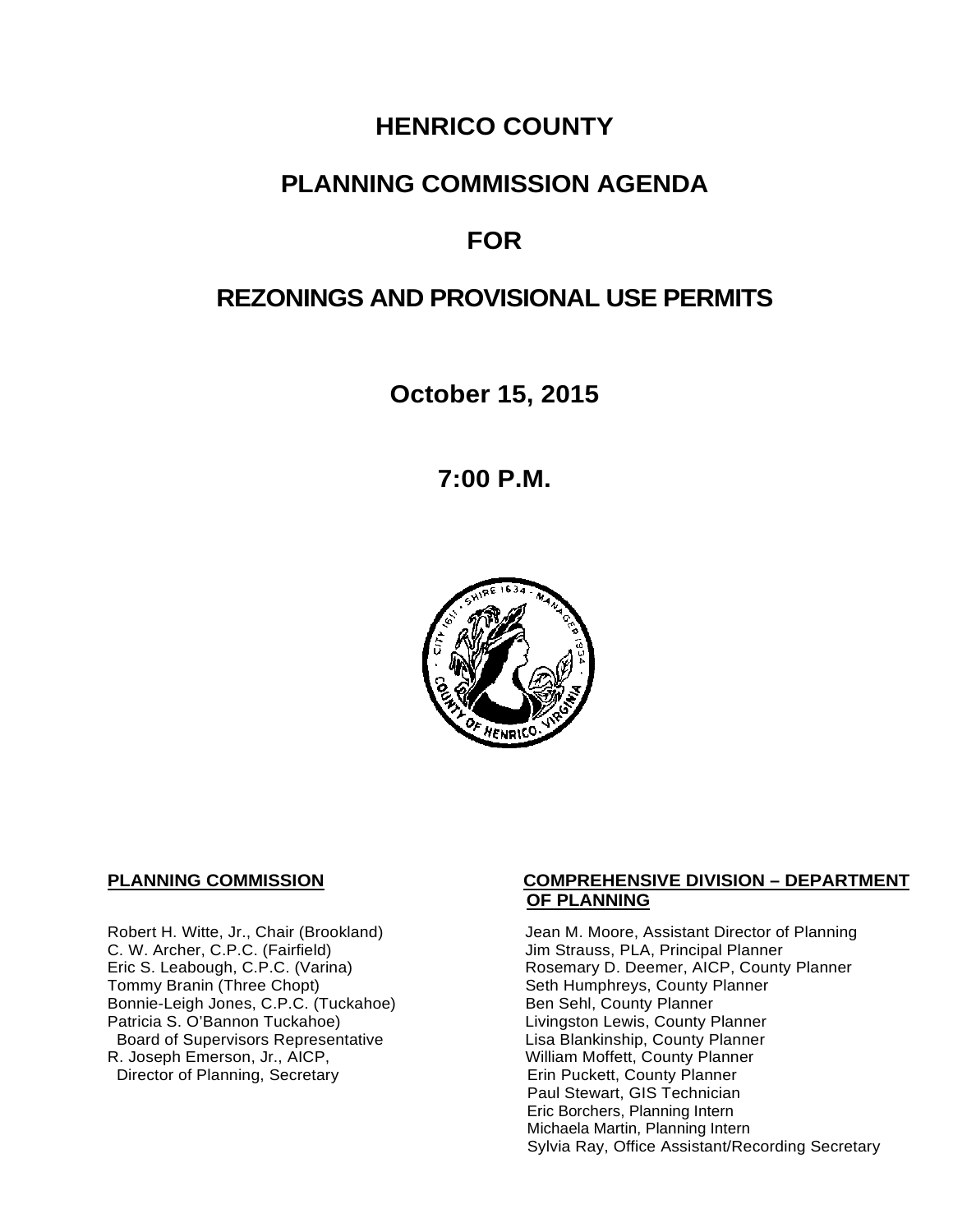#### **PLANNING COMMISSION REZONING MEETING FINAL AGENDA OCTOBER 15, 2015**

**BEGINNING AT 7:00 P.M.**

**WELCOME:**

**PLEDGE OF ALLEGIANCE:**

**RECOGNITION OF NEWS MEDIA:**

**CALL TO ORDER:**

**REQUESTS FOR WITHDRAWALS AND DEFERRALS: (0); (2)**

**REQUESTS FOR EXPEDITED ITEMS: (3)**

**CASES TO BE HEARD: (2)**

#### **PLAN OF DEVELOPMENT, LIGHTING PLAN, AND MASTER PLAN (Deferred from the September 23, 2015 Meeting)**

| POD2015-00286<br><b>GreenGate Phase II -</b><br>Commercial East - 12341<br>West Broad Street (U.S.<br><b>Route 250)</b> | Kimley-Horn & Associates, Inc. for ME Nuckols, LLC<br>and Gouldin Properties, LLC: Request for approval of a<br>plan of development, lighting plan, and master plan, as<br>required by Chapter 24, Section 24-106 of the Henrico<br>County Code, to construct three one-story retail/restaurant<br>buildings, totaling 28,261 square feet, 3,000 square feet of<br>outdoor dining, and a three-story, 45,456 square foot office<br>building in an urban mixed use development. The master<br>plan reflects a total of 193,398 square feet of commercial<br>floor area and 248 residential units for the entire<br>development. The 9.01-acre portion of the 74.73 acre site is<br>located along the south line of West Broad Street (U.S.<br>Route 250), approximately 540 feet west of its intersection<br>with North Gayton Road, on part of parcels 731-764-5533<br>and 733-764-4118. The zoning is UMUC, Urban Mixed Use<br>District (Conditional), B-3C, General Business District<br>(Conditional), and WBSO, West Broad Street Overlay |
|-------------------------------------------------------------------------------------------------------------------------|-----------------------------------------------------------------------------------------------------------------------------------------------------------------------------------------------------------------------------------------------------------------------------------------------------------------------------------------------------------------------------------------------------------------------------------------------------------------------------------------------------------------------------------------------------------------------------------------------------------------------------------------------------------------------------------------------------------------------------------------------------------------------------------------------------------------------------------------------------------------------------------------------------------------------------------------------------------------------------------------------------------------------------------------------|
|                                                                                                                         | District. County water and sewer. (Three Chopt)                                                                                                                                                                                                                                                                                                                                                                                                                                                                                                                                                                                                                                                                                                                                                                                                                                                                                                                                                                                               |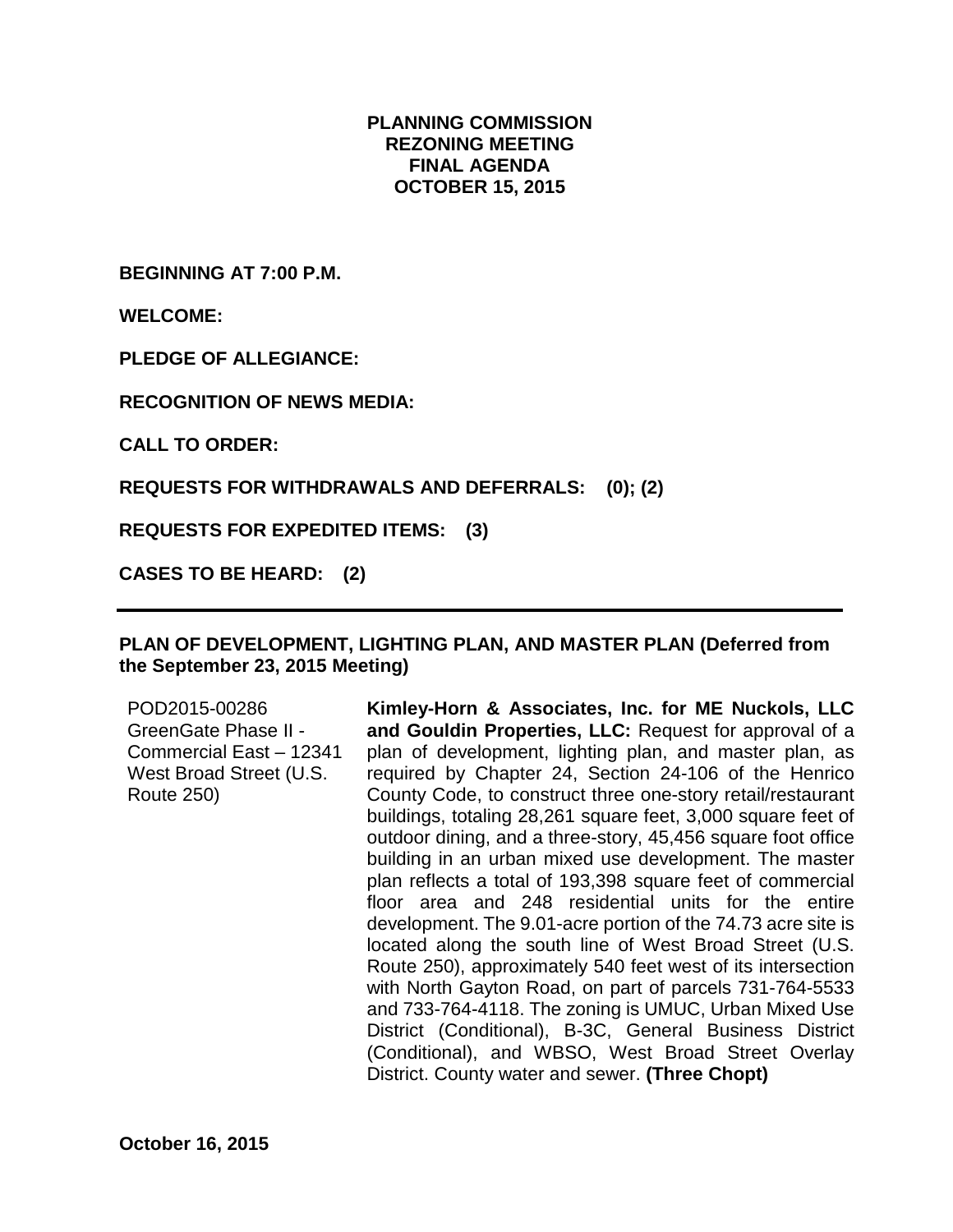GreenGate Phase 1, approved by the Planning Commission on July 23, 2014, covered improvements to the West Broad Street frontage and the construction of two public roads into the commercial portion of the development along with other infrastructure improvements. That phase is currently in the signature review process, with construction anticipated to begin this fall.

This plan represents the initial eastern phase of commercial development for the GreenGate urban mixed use project. It consists of the construction of four buildings, totaling 76,717 square feet, with a mix of retail/restaurant/office uses and associated access roads and parking lots. It includes the construction of a shared access drive off of West Broad Street, on the adjacent Strange's Florist property. This was not a part of the original GreenGate master plan, but was the subject of a recent rezoning case approved by the Board of Supervisors at their first meeting this month. This phase does not include the construction of the grocery store adjacent to the Strange's property. That building will be included in a future phase of the development.

The applicant has recently provided additional information to address staff comments with regards to this phase of the GreenGate development. Two additional conditions have been added to the staff recommendation.

The overall master plan is being revised to increase the amount of floor area and acreage devoted to commercial uses and to decrease the number of lots and acreage devoted to residential uses. The most recent revision submitted shows the total floor area anticipated in the commercial portion of the development to be 193,398 square feet. The original master plan showed the development of 112,000 square feet of commercial floor area. The revised master plan shows the balance of the site to be used for the development of 248 dwelling units, open space, and other amenities.

The original master plan anticipated 276 residential lots. A maximum of 300 dwelling units were permitted in GreenGate under the approved proffers.

In addition, multiple revisions to the GreenGate Master Plan Book, originally dated December 19, 2013, are included in the applicant's submission. The Director of Planning has determined that Planning Commission approval of the changes can be handled through the Plan of Development process. Plan of Development approval by the Planning Commission will be required in the future to implement the improvements on the master plan.

The staff recommends approval subject to the annotations on the plans, the standard conditions for developments of this type, and the following additional conditions:

- 9. **AMENDED** A detailed landscaping plan shall be submitted to the Department of Planning for review and Planning Commission approval prior to the issuance of any occupancy permits.
- 11B. Prior to the approval of an electrical permit application and installation of the site lighting equipment, a plan including light spread and intensity diagrams, and fixture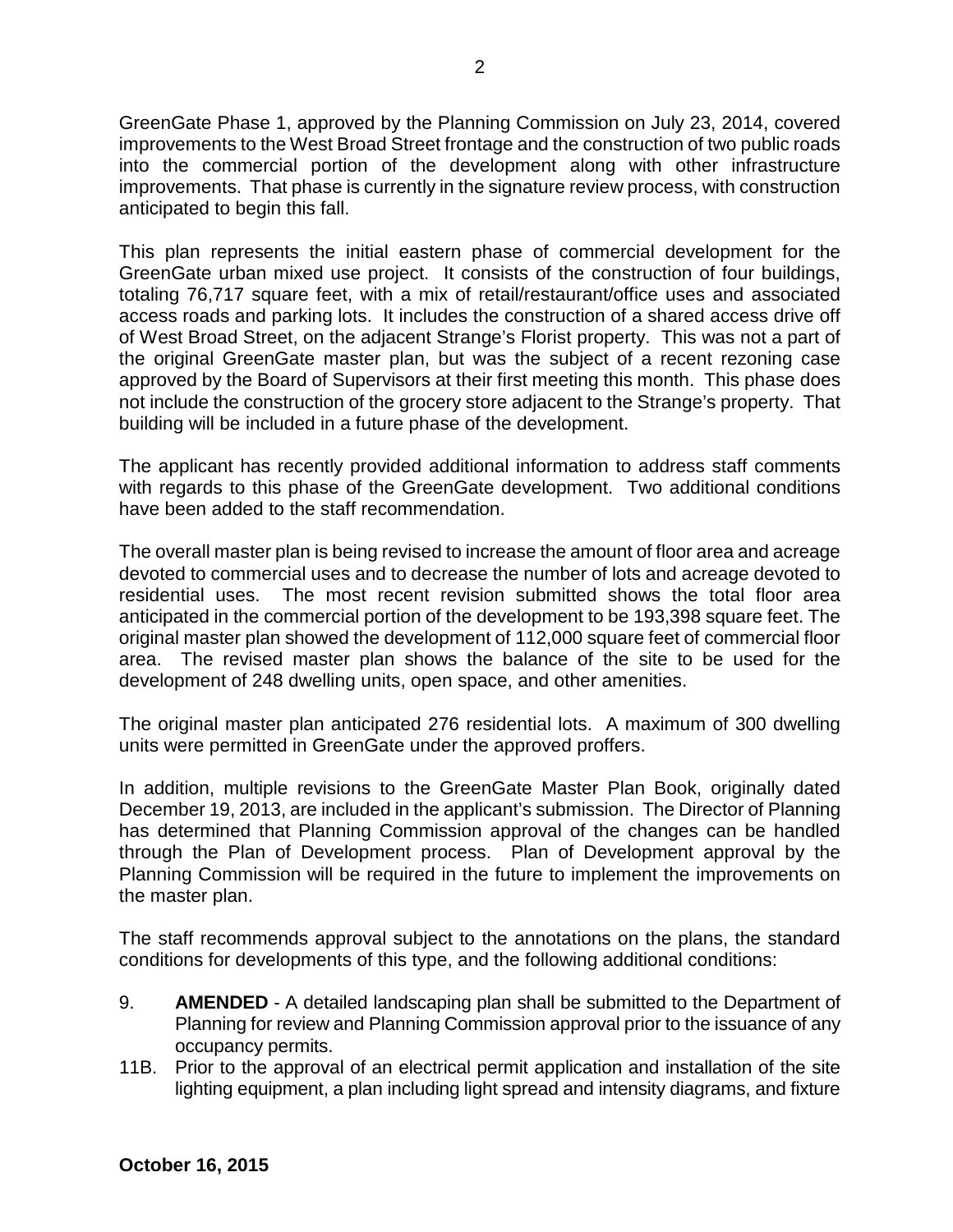specifications and mounting heights details shall be revised as annotated on the staff plan and included with the construction plans for final signature.

- 29. The entrances and drainage facilities on West Broad Street (U.S. Route 250) shall be approved by the Virginia Department of Transportation and the County.
- 30. A notice of completion form, certifying that the requirements of the Virginia Department of Transportation entrances permit have been completed, shall be submitted to the Department of Planning prior to any occupancy permits being issued.
- 31. Outside storage shall not be permitted.
- 32. The proffers approved as a part of zoning case REZ2014-00009, PUP2014- 00006, and REZ2015-00006 shall be incorporated in this approval.
- 33. A construction staging plan which includes details for traffic control, fire protection, stockpile locations, construction fencing and hours of construction shall be submitted for County review and prior to the approval of any final construction plans.
- 34. The developer shall install an adequate restaurant ventilating and exhaust system to minimize smoke, odors, and grease vapors. The plans and specifications shall be included with the building permit application for review and approval. If, in the opinion of the County, the type system provided is not effective, the Commission retains the rights to review and direct the type of system to be used.
- 35. A note in bold lettering shall be provided on the erosion control plan indicating that sediment basins or traps located within buildable areas or building pads shall be reclaimed with engineered fill. All materials shall be deposited and compacted in accordance with the applicable sections of the state building code and geotechnical guidelines established by the engineer. An engineer's report certifying the suitability of the fill materials and its compaction shall be submitted for review and approval by the Director of Planning and Director of Public Works and the Building Official prior to the issuance of any building permit(s) on the affected sites.
- 36. The certification of building permits, occupancy permits and change of occupancy permits for individual units shall be based on the number of parking spaces required for the proposed uses and the amount of parking available according to approved plans.
- 37. The conceptual master plan, as submitted with this application, is for planning and information purposes only.
- 38. The location of all existing and proposed utility and mechanical equipment (including HVAC units, electric meters, junction and accessory boxes, transformers, and generators) shall be identified on the landscape plans. All equipment shall be screened by such measures as determined appropriate by the Director of Planning or the Planning Commission at the time of plan approval.
- 39. Except for junction boxes, meters, and existing overhead utility lines, and for technical or environmental reasons, all utility lines shall be underground.
- 40. Final light fixture details shall be submitted for approval by the Director of Planning prior to the Planning Department's approval of the construction plans.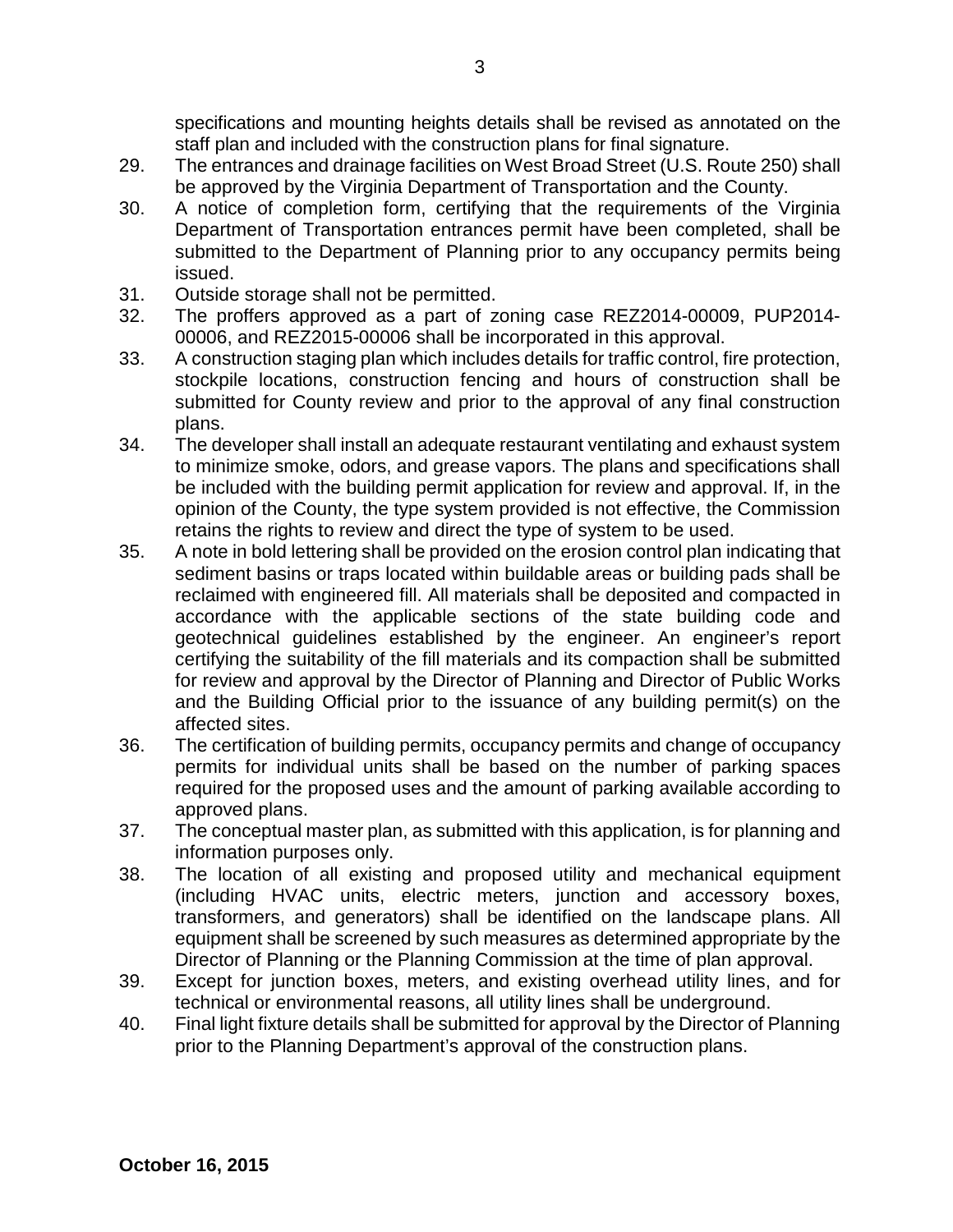41. Final architectural elevations and floor plans shall be submitted for approval by the Director of Planning prior to filing of the building permit application for each building.

#### **(Staff Report by Kevin Wilhite) (Applicant's Representative: David Ellington) (Applicable Rezoning Cases and PUPS: REZ2014-00009, PUP2014-00006, and REZ2015-00006) Approved**

| <b>APPROVED:</b> APPROVED:                   | APPROVED ON EXPEDITED AGENDA:         |  |  |  |  |
|----------------------------------------------|---------------------------------------|--|--|--|--|
| DEFERRED BY APPLICANT TO: DEFERRED BY PC TO: |                                       |  |  |  |  |
|                                              | DENIED: WITHDRAWN: SEE ADDENDUM PAGE: |  |  |  |  |
|                                              |                                       |  |  |  |  |
| <b>REMARKS:</b>                              |                                       |  |  |  |  |

#### **PLAN OF DEVELOPMENT AND LIGHTING PLAN (Deferred from the September 23, 2015 Meeting)**

POD2015-00321 GreenGate Phase III - Commercial West – 12121 West Broad Street (U.S. Route 250) **Kimley-Horn & Associates, Inc. for ME Nuckols, LLC:**  Request for approval of a plan of development and lighting plan, as required by Chapter 24, Section 24-106 of the Henrico County Code, to construct four one-story retail/restaurant buildings, totaling 33,349 square feet, 1,500 square feet of outdoor dining, and a three-story, 45,456 square foot office building in an urban mixed use development. The 11.25-acre portion of the 74.73 acre site is located along the south line of West Broad Street (U.S. Route 250), approximately 1,030 feet west of its intersection with North Gayton Road, on part of parcel 731-764-5533. The zoning is UMUC, Urban Mixed Use District (Conditional) and WBSO, West Broad Street Overlay District. County water and sewer. **(Three Chopt)**

This phase covers the western portion of commercial development in the GreenGate urban mixed use project. It consists of the construction of five buildings, totaling 80,305 square feet, with a mix of retail/restaurant/office uses along with associated access road and parking lots. The westernmost retail/restaurant building includes a drive-through lane intended to serve a coffee shop.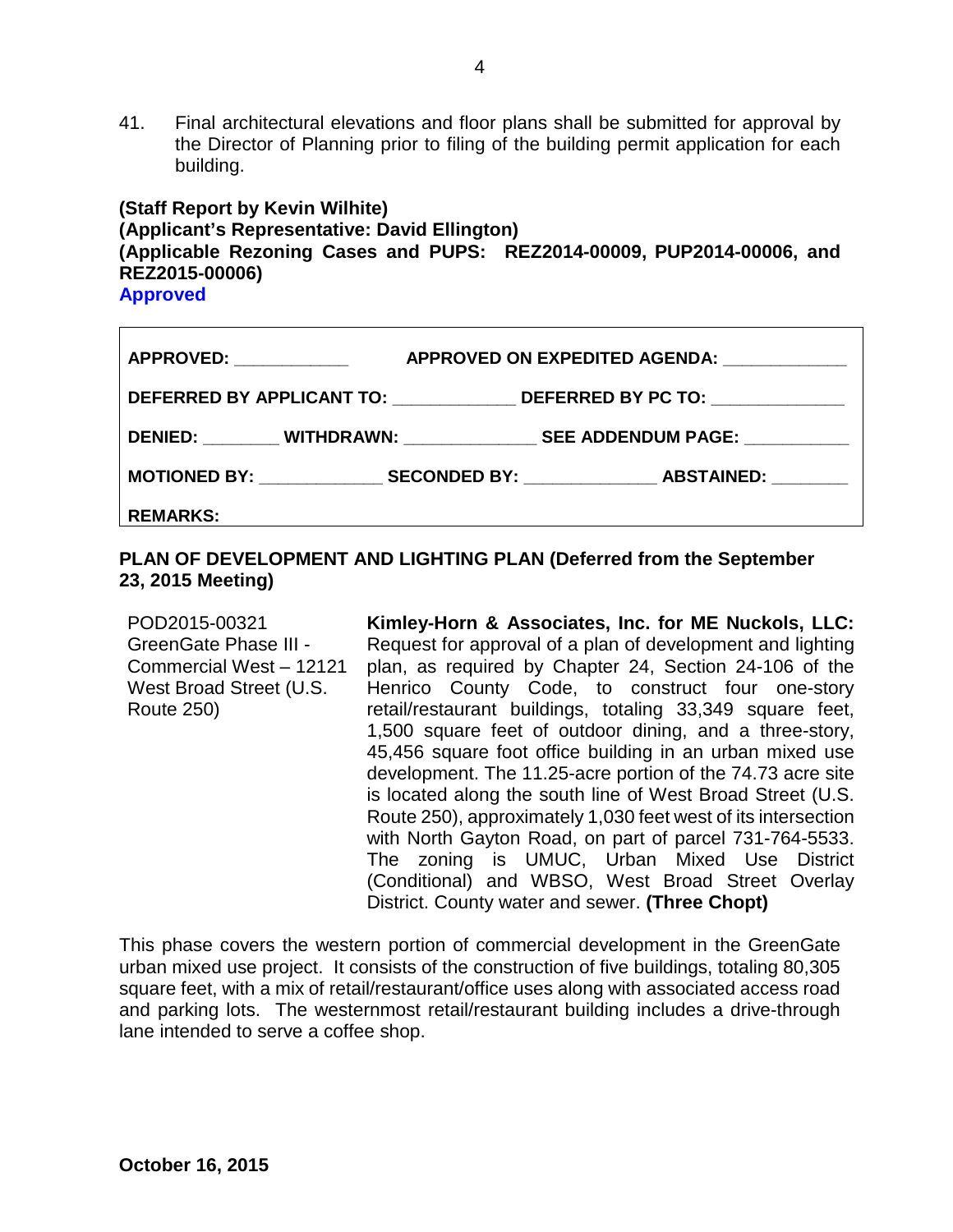The applicant has recently provided additional information to address staff comments with regards to this phase of the GreenGate development. Two additional conditions have been added to the staff recommendation.

The staff recommends approval subject to the annotations on the plans, the standard conditions for developments of this type, and the following additional conditions:

- 9. **AMENDED** A detailed landscaping plan shall be submitted to the Department of Planning for review and Planning Commission approval prior to the issuance of any occupancy permits.
- 11B. Prior to the approval of an electrical permit application and installation of the site lighting equipment, a plan including light spread and intensity diagrams, and fixture specifications and mounting heights details shall be revised as annotated on the staff plan and included with the construction plans for final signature.
- 29. Outside storage shall not be permitted.
- 30. The proffers approved as a part of zoning case REZ2014-00009 and PUP2014- 00006 shall be incorporated in this approval.
- 31. A construction staging plan which includes details for traffic control, fire protection, stockpile locations, construction fencing and hours of construction shall be submitted for County review and prior to the approval of any final construction plans.
- 32. The developer shall install an adequate restaurant ventilating and exhaust system to minimize smoke, odors, and grease vapors. The plans and specifications shall be included with the building permit application for review and approval. If, in the opinion of the County, the type system provided is not effective, the Commission retains the rights to review and direct the type of system to be used.
- 33. A note in bold lettering shall be provided on the erosion control plan indicating that sediment basins or traps located within buildable areas or building pads shall be reclaimed with engineered fill. All materials shall be deposited and compacted in accordance with the applicable sections of the state building code and geotechnical guidelines established by the engineer. An engineer's report certifying the suitability of the fill materials and its compaction shall be submitted for review and approval by the Director of Planning and Director of Public Works and the Building Official prior to the issuance of any building permit(s) on the affected sites.
- 34. The certification of building permits, occupancy permits and change of occupancy permits for individual units shall be based on the number of parking spaces required for the proposed uses and the amount of parking available according to approved plans.
- 35. The conceptual master plan, as submitted with this application, is for planning and information purposes only.
- 36. The location of all existing and proposed utility and mechanical equipment (including HVAC units, electric meters, junction and accessory boxes, transformers, and generators) shall be identified on the landscape plans. All equipment shall be screened by such measures as determined appropriate by the Director of Planning or the Planning Commission at the time of plan approval.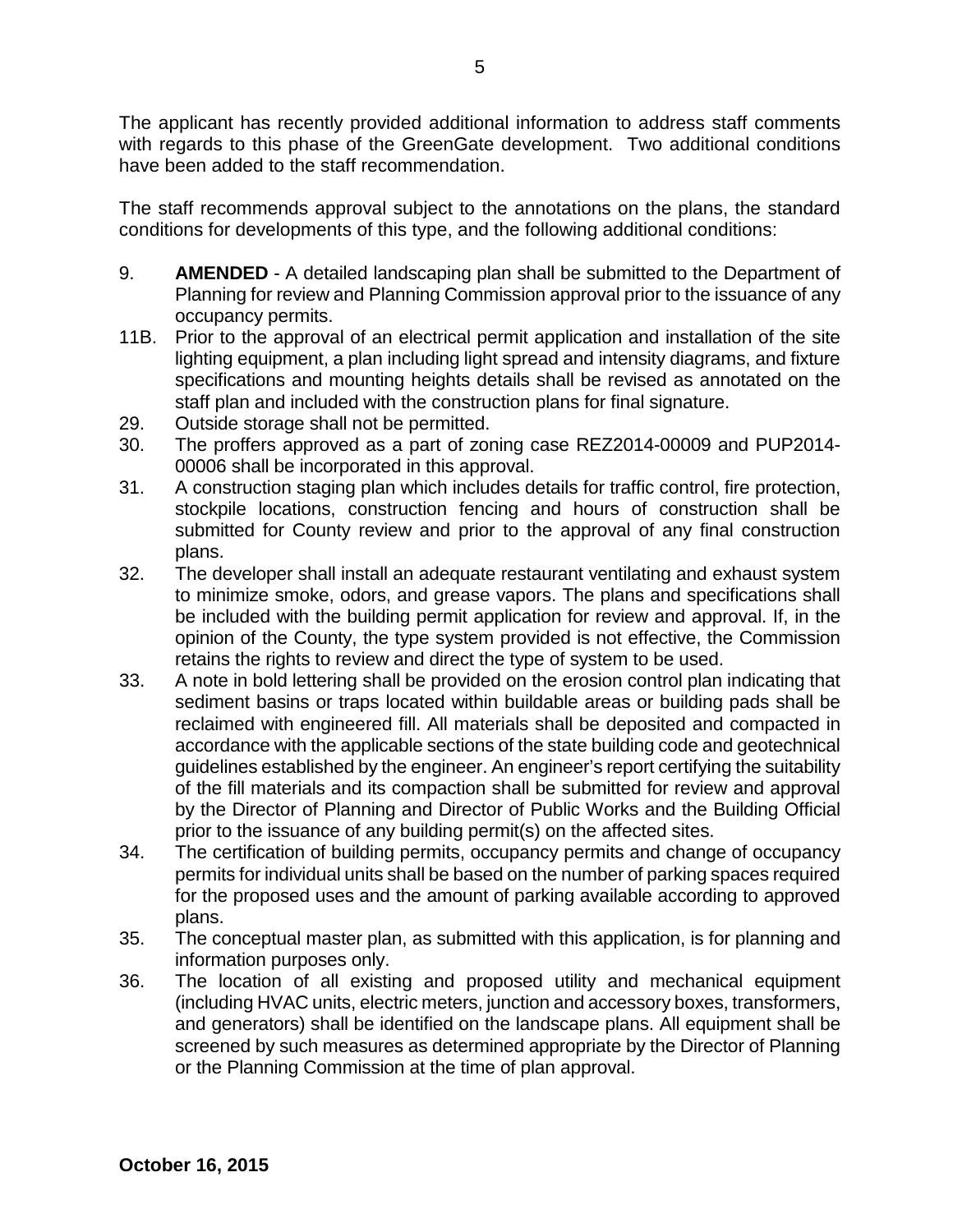- 37. Except for junction boxes, meters, and existing overhead utility lines, and for technical or environmental reasons, all utility lines shall be underground.
- 38. The limits and elevations of the Special Flood Hazard Area shall be conspicuously noted on the plan and labeled "Limits of Special Flood Hazard Area." In addition, the delineated Special Flood Hazard Area must be labeled "Variable Width Drainage and Utility Easement." The easement shall be granted to the County prior to the issuance of any occupancy permits.
- 39. Final light fixture details shall be submitted for approval by the Director of Planning prior to the Planning Department's approval of the construction plans.
- 40. Final architectural elevations and floor plans shall be submitted for approval by the Director of Planning prior to filing of the building permit application for each building.

#### **(Staff Report by Kevin Wilhite) (Applicant's Representative: David Ellington) (Applicable Rezoning Cases and PUPS: REZ2014-00009 and PUP2014-00006) Approved**

|                                                                                  | APPROVED ON EXPEDITED AGENDA: |                                                                             |  |  |  |
|----------------------------------------------------------------------------------|-------------------------------|-----------------------------------------------------------------------------|--|--|--|
| DEFERRED BY APPLICANT TO: ________________DEFERRED BY PC TO: ___________________ |                               |                                                                             |  |  |  |
|                                                                                  |                               | DENIED: _________ WITHDRAWN: ________________ SEE ADDENDUM PAGE: __________ |  |  |  |
|                                                                                  |                               |                                                                             |  |  |  |
| <b>REMARKS:</b>                                                                  |                               |                                                                             |  |  |  |

#### **SUBDIVISION (Deferred from the September 23, 2015 Meeting)**

SUB2015-00106 GreenGate (September 2015 Plan) – 12121 West Broad Street (U.S. Route 250) **Kimley-Horn & Associates, Inc. for ME Nuckols, LLC:** The 55.68-acre portion of the 74.73 acre site proposed for 206 townhouse lots and 42 single-family lots is located on the north line of Graham Meadows Drive, approximately 575 feet west of its intersection with North Gayton Road, on parcels 731-764-4292 and 731-764-553. The zoning is UMUC, Urban Mixed Use District (Conditional), A-1, Agriculture District, and WBSO, West Broad Street Overlay District. County water and sewer. **(Three Chopt) 248 Lots**

This submittal is a revision to the GreenGate (April 2014 Plan), approved by the Planning Commission on August 14, 2014, which covered the residential component of the GreenGate urban mixed use development. That plan approved 276 residential lots, consisting of 49 single family residential lots and 234 residential townhomes for sale. The new plan now shows 248 residential lots, containing 42 single-family residential lots and 206 residential townhomes for sale. The reduction in the number of lots is due to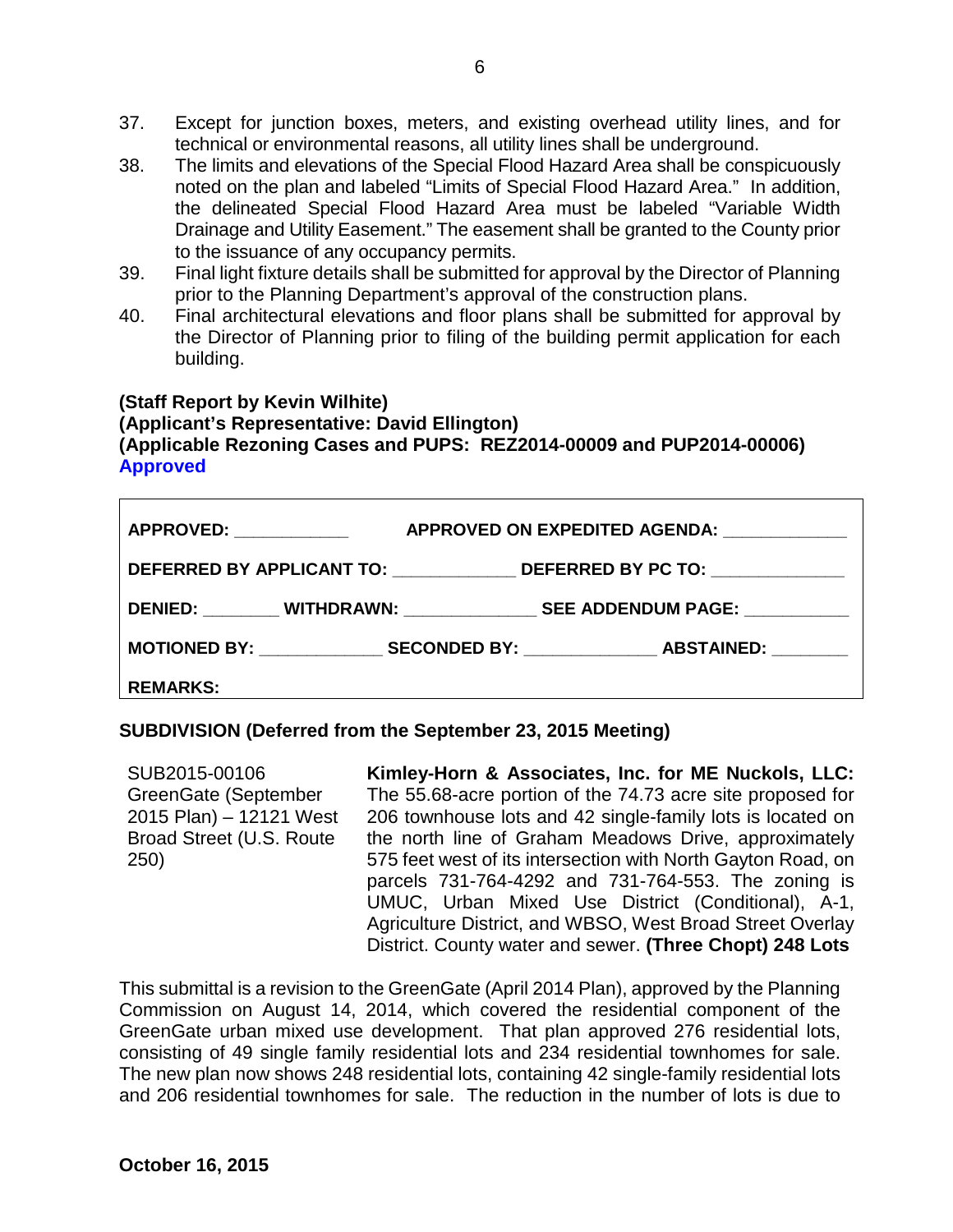the increased size of the proposed commercial acreage in GreenGate. The residential portion of the development is currently anticipated to be developed in four sections. The total number of residential dwellings permitted in GreenGate is limited to 300 units by proffer. There is a mix of both public and private streets shown on the plan. This plan includes changes in street design and lot design from the GreenGate Master Plan Book. A Plan of Development will need to be filed for Planning Commission approval of the site plan and architectural plans of all sections of this development.

The staff recommends conditional approval subject to the annotations on the plan, the standard conditions for subdivisions served by public utilities and residential townhouses for sale, and the following additional conditions:

- 15. The limits and elevation of the Special Flood Hazard Area shall be conspicuously noted on the plat and construction plans and labeled "Limits of Special Flood Hazard Area." Dedicate the Special Flood Hazard Area as a "Variable Width Drainage & Utilities Easement."
- 16. The proffers approved as part of zoning case REZ2014-00009 and PUP2014- 00006 shall be incorporated in this approval.
- 17. The final plat for recordation shall contain information showing The Chesapeake Bay Preservation areas, if any, in accordance with Chapter 19, Section 19-72 (18), of the Henrico County Code, as determined by the Director of Public Works.

#### **(Staff Report by Kevin Wilhite)**

**(Applicant's Representative: David Ellington)**

## **(Applicable Rezoning Cases and PUPS: REZ2014-00009 and PUP2014-00006) Approved**

| <b>APPROVED:</b> APPROVED:                                                       | APPROVED ON EXPEDITED AGENDA:        |  |  |  |  |
|----------------------------------------------------------------------------------|--------------------------------------|--|--|--|--|
| DEFERRED BY APPLICANT TO: ________________DEFERRED BY PC TO: ___________________ |                                      |  |  |  |  |
|                                                                                  |                                      |  |  |  |  |
|                                                                                  | MOTIONED BY: SECONDED BY: ABSTAINED: |  |  |  |  |
| <b>REMARKS:</b>                                                                  |                                      |  |  |  |  |

#### **BROOKLAND:**

#### *(Deferred from the September 10, 2015 Meeting)*

**REZ2015-00028 Mark Williams for B. Hunt Gunter:** Request to conditionally rezone from R-2 One-Family Residence District to O-2C Office District (Conditional) Parcels 774- 743-5181 and 774-743-4179 containing .964 acres located along the south line of Dickens Road at its intersection with Manor Circle. The applicant proposes the expansion of an adjacent office development. The use will be controlled by zoning ordinance regulations and proffered conditions. The 2026 Comprehensive Plan recommends Suburban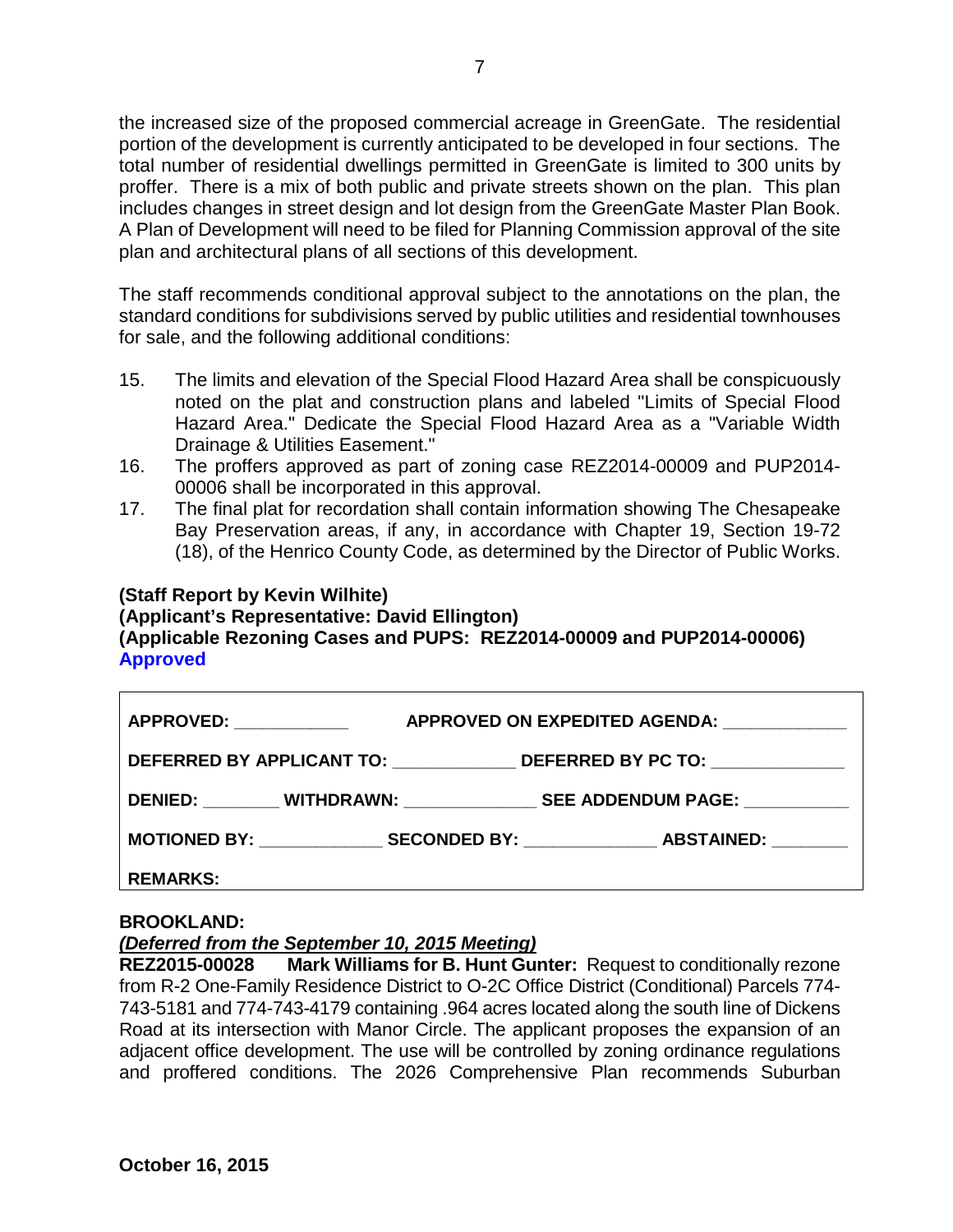Residential 2, density should not exceed 3.4 units per acre. **Staff – Ben Sehl Recommended for Approval**

#### **VARINA:**

#### *(Deferred from the August 13, 2015 Meeting)*

**SIA2015-00002 Osborne Turnpike - Dominion Virginia Power Electric Substation:** The Department of Planning has received a request from Dominion Virginia Power to initiate a Substantially In Accord study of a proposed site for an electric substation. The proposed substation site would use 1.53 acres of part of Parcel 798-696- 8886 located along the west line of Osborne Turnpike approximately 1,150 feet south of Equestrian Way. The existing zoning of the subject area is A-1 Agricultural District. The 2026 Comprehensive Plan recommends Traditional Neighborhood Development. **Staff – William Moffett (Deferral Recommended to the March 10, 2016 Meeting) Deferred to the March 10, 2016 Meeting**

#### **FAIRFIELD:**

None.

#### **THREE CHOPT:**

# *(Deferred from the April 9, 2015 Meeting)*

**John Mizell for RTF Sports and Entertainment, Inc.: Request for** a Provisional Use Permit under Sections 24-58.2(a) and (d), 24-120, and 24-122.1 of the County Code in order to amend Condition #5 of P-5-10 to reduce the width of a pedestrian path and to allow extended hours of operation until 2 a.m. for an existing restaurant (Short Pump Pour House) in Short Pump Crossing Shopping Center, on part of Parcel 738-760-8449, located on the west line of Pump Road approximately 600' north of its intersection with Three Chopt Road. The existing zoning is B-2C Business District (Conditional). The 2026 Comprehensive Plan recommends Commercial Arterial. The site is in the West Broad Street Overlay District. **Staff – Lisa Blankinship (Deferral Requested to the April 14, 2016 Meeting)**

**Deferred to the April 14, 2016 Meeting**

#### *(Deferred from the September 10, 2015 Meeting)*

**REZ2015-00022 Bay Companies, Inc. for Duke Development, LLC:** Request to rezone from A-1 Agricultural District and O-3C Office District (Conditional) to R-3C One-Family Residence District (Conditional) Parcels 746-768-7550, 746-769-6058, -7196, -7205, -8993, and 747-769-1255 containing 32.33 acres located between the south line of New Wade Lane, the eastern terminus of Parkland Drive, and the on-ramp to Interstate 295 North. The applicant proposes a single family development of no more than 60 dwellings. The R-3 District allows a minimum lot area of 11,000 square feet and a gross density of 3.96 units per acre. The use will be controlled by zoning ordinance regulations and proffered conditions. The 2026 Comprehensive Plan recommends Office and Environmental Protection Area. **Staff – Seth Humphreys**

**Recommended for Approval**

### **APPROVAL OF MINUTES: Planning Commission September 10, 2015 Approved**

**October 16, 2015**